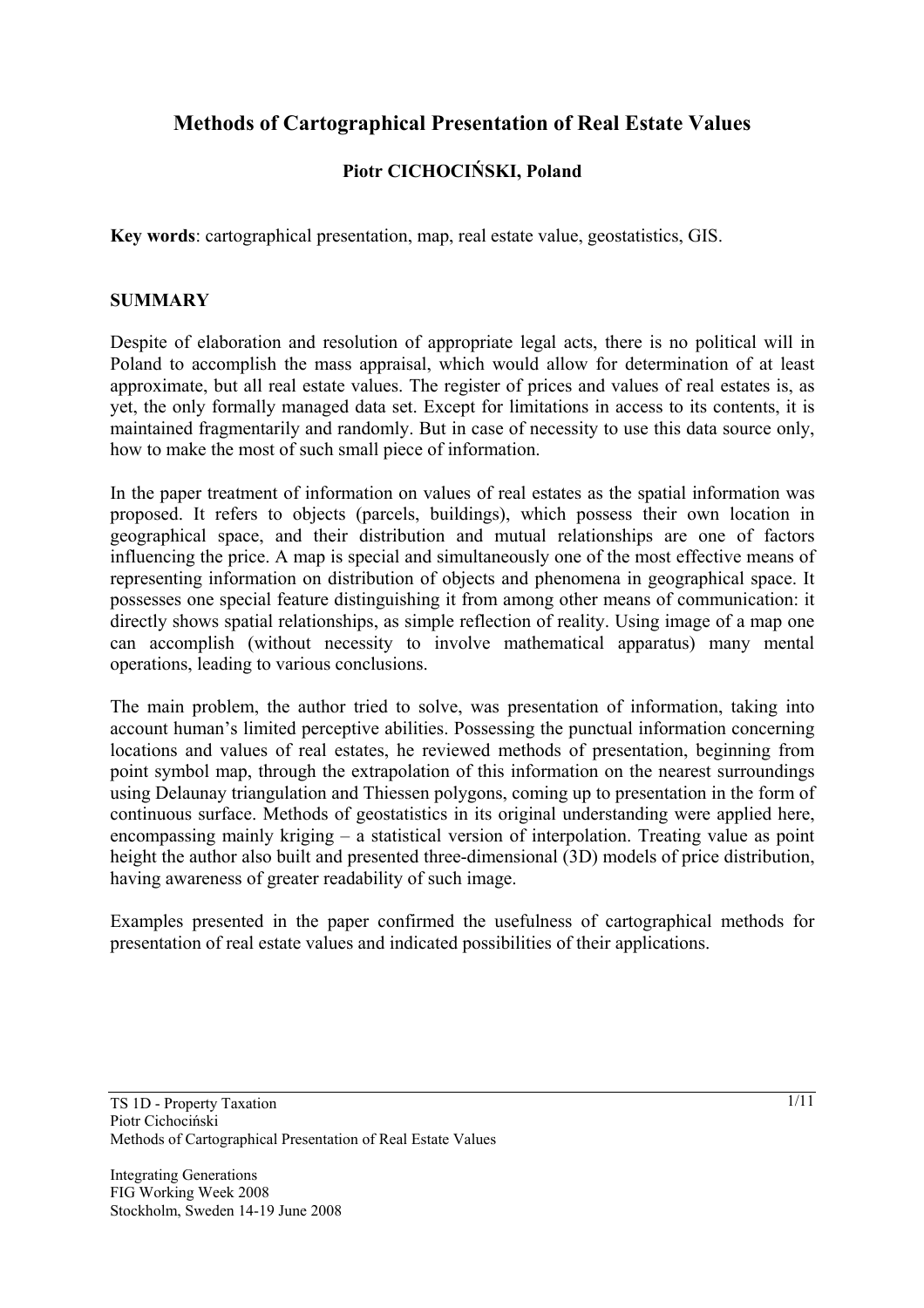# **Methods of Cartographical Presentation of Real Estate Values**

## **Piotr CICHOCIŃSKI, Poland**

### **1. INTRODUCTION**

Types, specimens and preparation methods of documents necessary for valuation are defined in the Regulation of the Council of Ministers of 29 June 2005 concerning the real estate mass appraisal (Rozporządzenie 2005). A valuation map is the only cartographical document described there. It should be prepared separately for every commune within boundaries of cadastral precincts. It presents valuation zones – areas not divided by other areas, whose boundaries are determined basing on real estate data analyses, within which all parcels have similar characteristics (e.g. location, utility infrastructure) and the same destination in local spatial development plan (residential, industrial).

On a base of cadastral map for every valuation zone its boundaries, identifier, value of one square metre of representative real estates and characteristics of these real estates are published. And this is the end of cartographical methods formal usage in mass appraisal.

But information on values of real estates is an excellent example of spatial information. It refers to objects (parcels, buildings) which have their own location in geographical space, and their distribution and mutual relationships are one of factors influencing their prices (Cichociński, Parzych 2005). Presentation in the form of map (one of the most effective means of expressing information about distribution of objects and phenomena in geographical space) allows showing these spatial relationships directly, as simple reflection of reality. Using map image one can accomplish (without necessity to involve mathematical apparatus) many mental operations, leading to various conclusions.

GIS software brought new possibilities to map making. Unfortunately its application by persons not having required training in this field causes creation of incorrect and sometimes simply ugly looking maps (Baranowski 2006).

A main challenge of the cartography is presenting delivered information with regard of human's limited perceptive abilities. To present values of real estates, from among two methods of cartographical presentation: qualitative and quantitative, the latter can be used. From a list of many quantitative methods, special attention deserve: choropleth map and isopleth map (Ratajski 1989). After certain modifications a symbol map (qualitative in principle) can also be used for presentation of quantitative phenomena. So, there are many possibilities to choose, when one seeks optimal means of expression for the given map. However in every case a map conception should be the result of careful considerations and thorough rehearsals, according to map destination.

Example data presented in this paper – location and prices of one square metre of parcels not built-up – were taken from the register of prices and values of real estates. This register is, as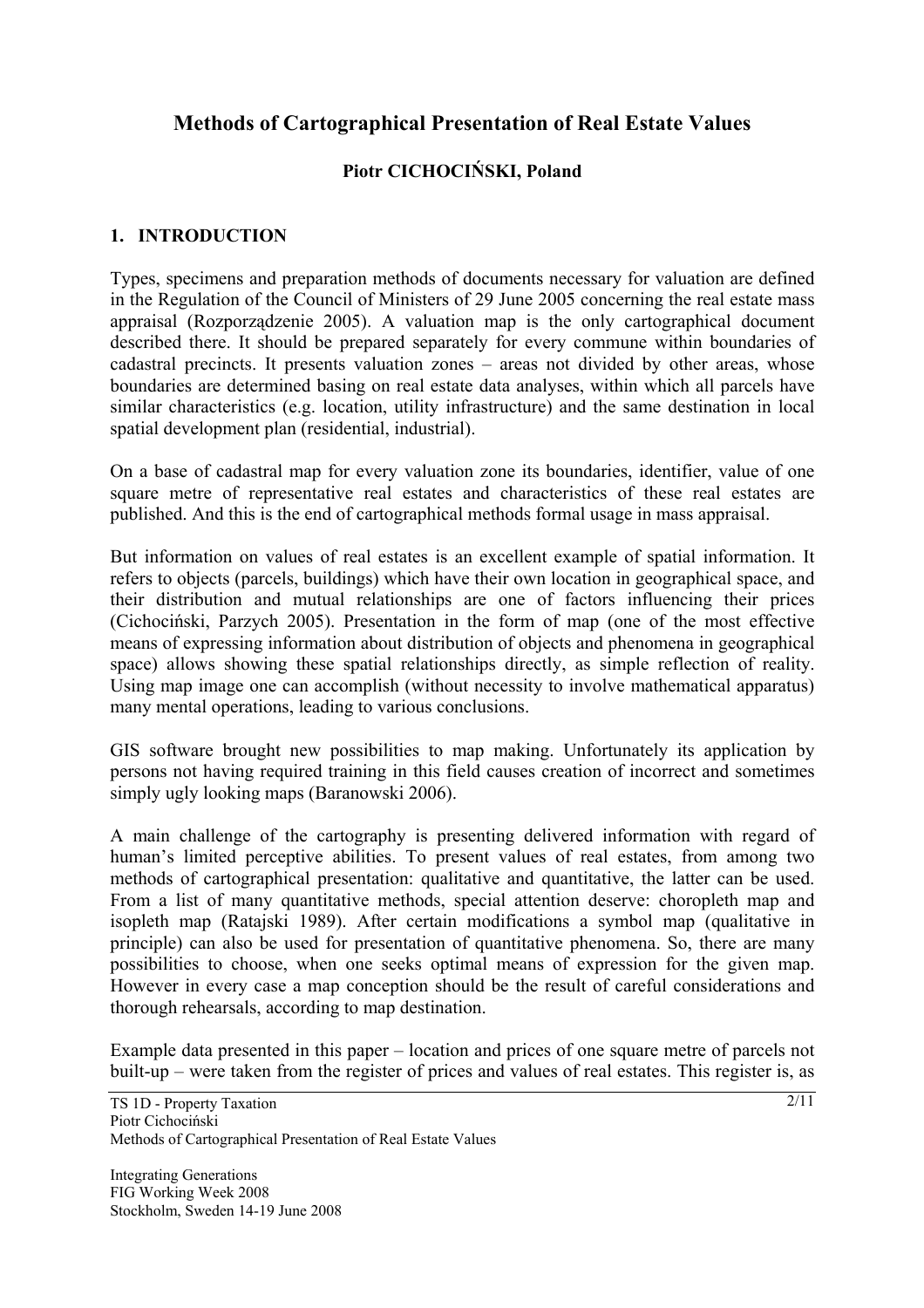yet, the only formally managed data set of this kind. Except for limitations in access to its contents, it is maintained fragmentarily and randomly. Despite of elaboration and resolution of appropriate legal acts, there is no political will in Poland to accomplish the mass appraisal, which would allow for determination of at least approximate, but all real estate values. Therefore examples presented below are in some manner limited, which however reflects current possibilities of data acquisition.

### **2. POINT SYMBOL MAP**

Marking locations of objects and phenomena by means of point symbols is the essence of symbol map. In most cases a circle is used (fig. 1), but it can also be a triangle, a square, a diamond, etc.. It is assumed that central point of a symbol matches, regardless of its graphical shape, location of geometrical centre of represented object – in this case parcel. Symbol map assures the close union between geographical reality and its representation on a map, which implies that in the given location there is no other object mentioned in the legend of a map. Application of symbol map to quantitative phenomena presentation consists in varying the size of point symbols, proportionally to the quantities the symbols represent (graduated or proportional symbol map). Another possibility is to use colours changing according to the ordered scale, when the symbol size is fixed (fig. 2).



**Fig. 1.** Graduated (proportional) symbol map. **Fig. 2.** Symbol map – symbols of variable colours.

## **3. CHOROPLETH MAP**

The choropleth map is a method of phenomenon variability presentation, in relation to a network of fields, called reference frame. Phenomena are assigned to these strictly limited fields, having equal or at least approximate size, indirect way, which separates this information from the influence of area size. In case of real estate values presentation it is necessary to make an assumption that these values on certain area are similar. This condition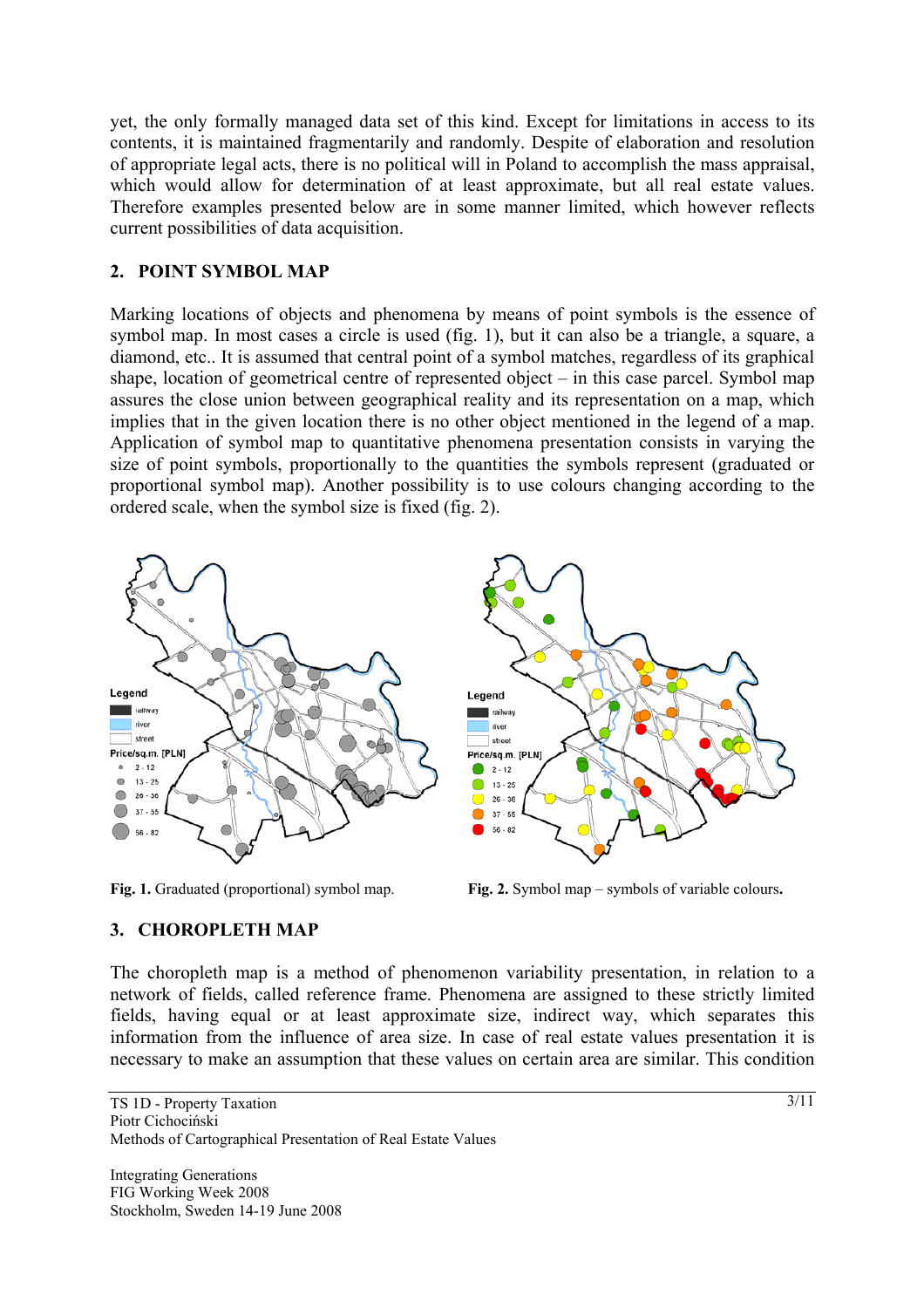will be fulfilled in the future by valuation zones delimited during data analyses for the purposes of mass appraisal (The Order 2005).

Presentation of some phenomenon variability by means of choropleth map requires completion of three tasks each time:

- partitioning of the whole mapped area into elementary fields of equal or approximate size,
- acquiring of the full and uniform quantitative information for all fields,
- delimitation of optimal class intervals for this information and finding the suitable colour scale for them.

Only correct accomplishment of these three tasks together leads to proper final effect.

Parcel is a basic field, whereto value is assigned. However, two conditions are not fulfilled in this case: value is directly related to parcel and if values are known for not all the parcels, filling of the space is not complete. Even if the value is specified for every parcel, such small fields create cramped mosaic on the map. On the contrary too large fields may lose essence of variability. Other partitions of the given area into fields can be imposed, for example resulting from possession of statistical information for specified areas, or made especially for the given map. In the first case districts, precincts or quarters of streets form reference frame (fig. 3), in the second one it consists of field systems of size, shape and boundaries chosen according to task for which the information is assembled. Most comfortable appear square fields, because of easy way of setting out (fig. 4). Values assigned to fields are result of averaging of unitary prices of parcels located within the given field.



**Fig. 3.** Choropleth map – fields represented by **Fig. 4.** Choropleth map – square fields. quarters of streets.

Voronoi diagram, belonging to geostatistical tools, can be used for determination of fields as well (ESRI 2004). It consists of polygons constructed around points, this way that every position inside the given polygon is closer to its centre point than to any other point (so called

TS 1D - Property Taxation Piotr Cichociński Methods of Cartographical Presentation of Real Estate Values

Integrating Generations FIG Working Week 2008 Stockholm, Sweden 14-19 June 2008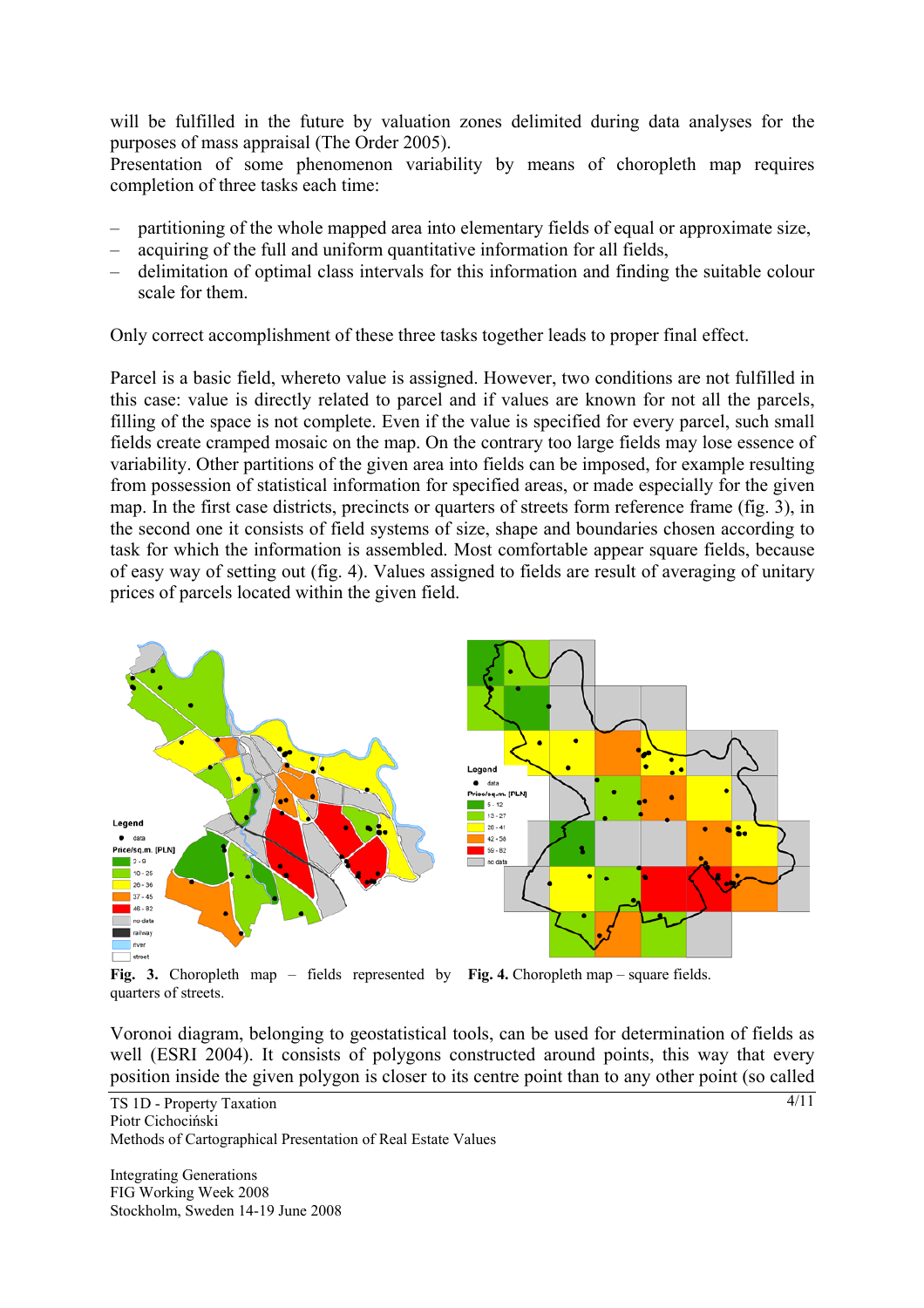Thiessen polygons). In case of real estates these points are geometrical centres of objects having known prices, for example parcels. For the purpose of Thiessen polygons delimitation, network of triangles based on given points is built in the first step. Delaunay triangulation is used for this purpose in most cases (fig. 5). It is based on the condition that no vertex can occur inside circles circumscribed on formed triangles, which makes for the maximization of their internal angles. Then in the middle of triangle sides perpendiculars are drawn, which form final polygons. After their creation neighbouring points are determined, in other words points which Thiessen polygons have common boundary.



With regard to neighbourhood defined this way, various additional statistical parameters can be calculated. Four of them seem to apply to the analysis of distribution of real estate values:

- mean the value assigned to a polygon is the mean value that is calculated from the polygon and its neighbours,
- median the value assigned to a polygon is the median value calculated from the frequency distribution of the polygon and its neighbours,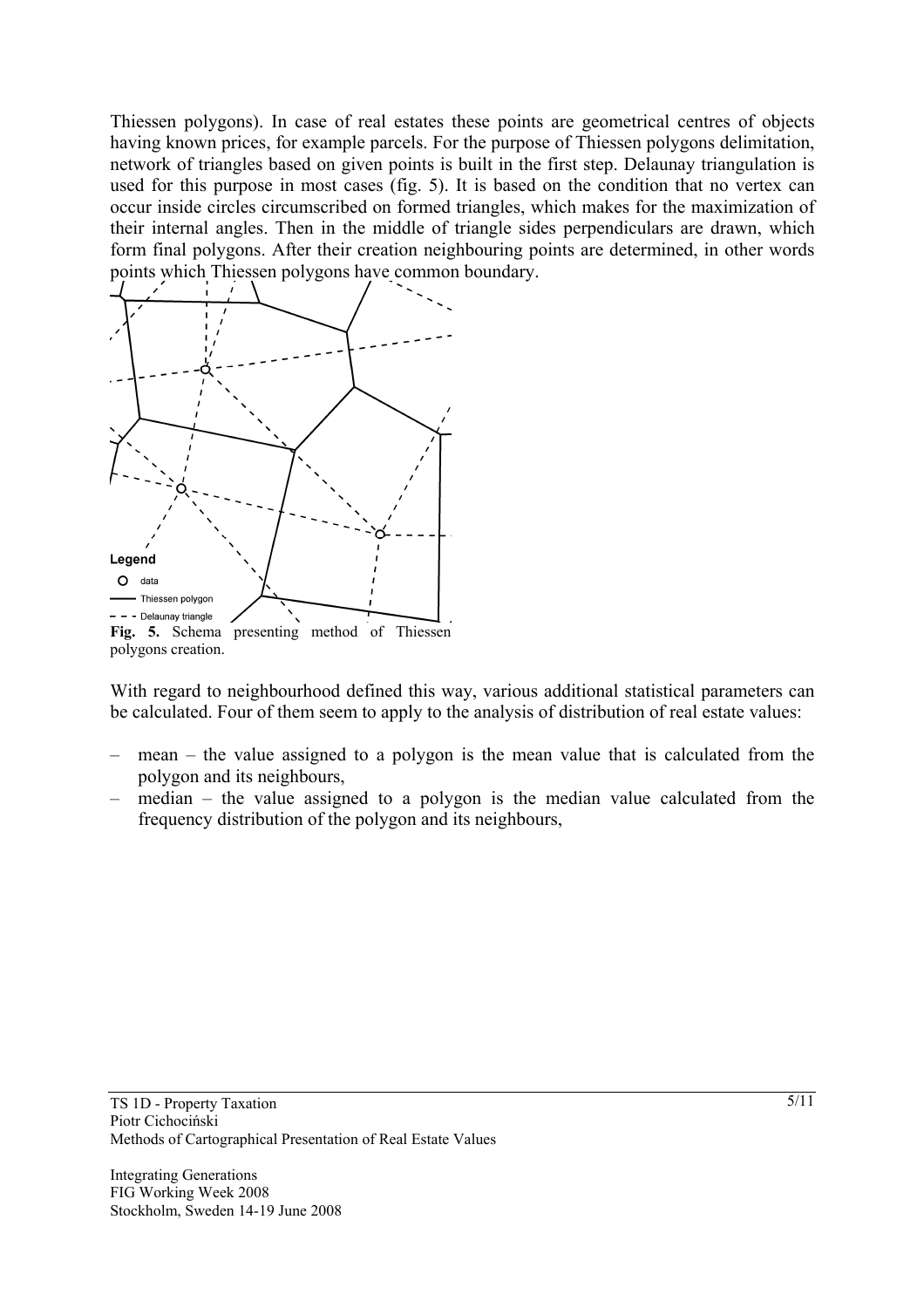



- mode all polygons are placed into five class intervals. The value assigned to a polygon is the most frequently occurring class of the polygon and its neighbours (fig. 6),
- cluster all polygons are placed into five class intervals. If the class interval of a polygon is different from each of its neighbours, the polygon is coloured grey (fig. 7).

Three first parameters cause calculation of mean values and consequently softening accidentally occurring extreme values, while the last one makes possible catching differing values.

Data describing particular fields can be represented on the cartogram in continuous style (by showing every individual value to the degree allowed by accuracy of the drawing) or in presented on above examples discrete way (after precedent division of the whole population into classes presented by following symbols of the legend). In the latter case it is necessary to pay attention to methods of class intervals determination, in other words partitioning of the whole population into groups. Best in view of its own characteristics seems the method of natural breaks – classes are based on natural groupings inherent in the data. Break points are identified by picking the class breaks which best group similar values and maximize the differences between classes. The objects are divided into classes whose boundaries are set where there are relatively big jumps in the data values. Because it does not possesses drawbacks of other classification schemes, forcing placement of class boundaries without value analysis, this method was used for preparation of all maps containing classifications, presented in this paper.

## **4. ISOPLETH MAP**

Assuming smooth variability of values between real estates having known value, the isopleth map can be used for its presentation. This method is based on expressing spatial variability of phenomenon by means of curves (isolines) system, not intersecting each other, having

TS 1D - Property Taxation Piotr Cichociński Methods of Cartographical Presentation of Real Estate Values

Integrating Generations FIG Working Week 2008 Stockholm, Sweden 14-19 June 2008  $6/11$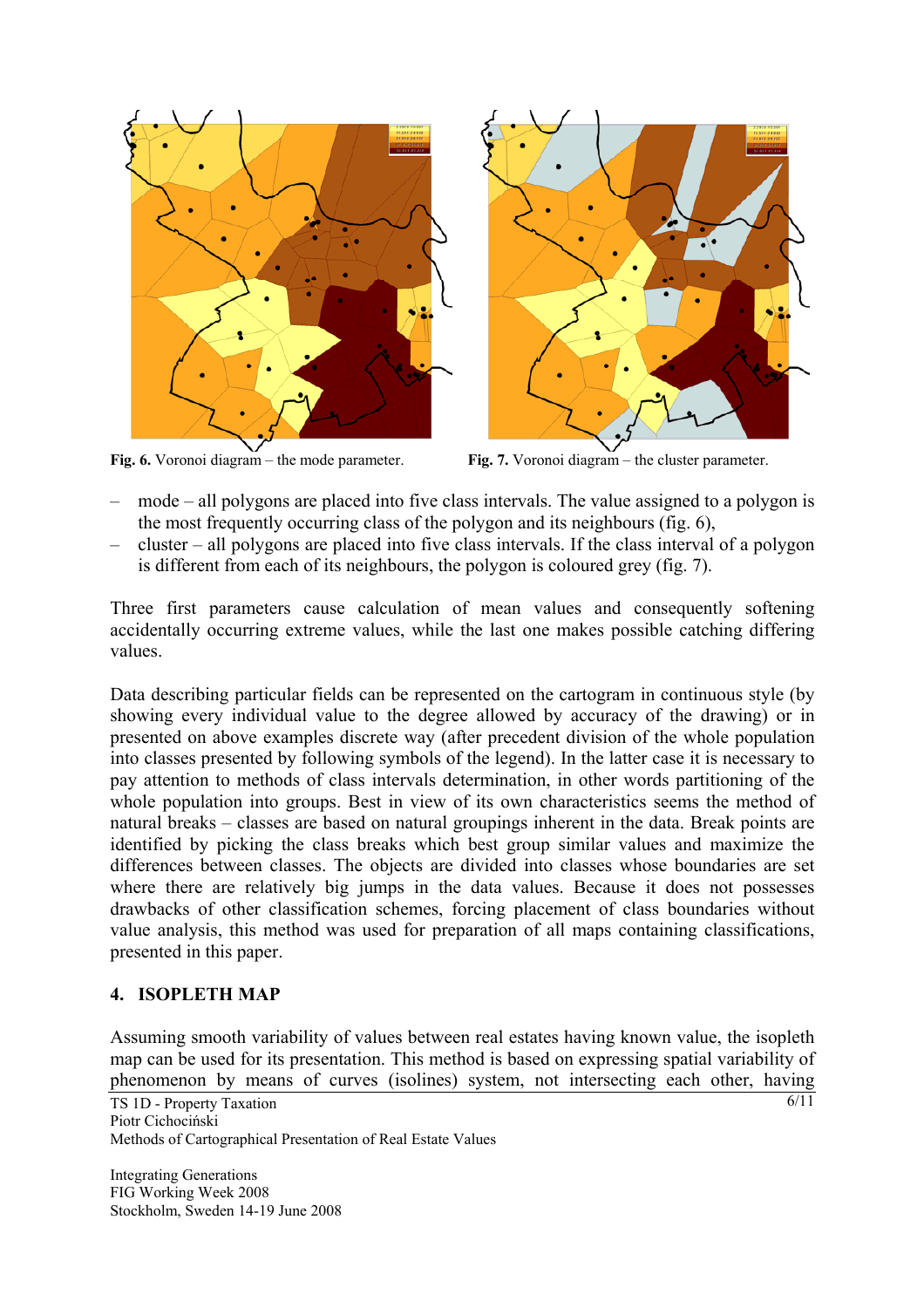assigned following increasing or decreasing values, derived from points of equal values, which they connect. The isopleth map, to the greater degree than any other method of cartographical presentation, uses the information obtained from sampling, therefore it often relies on partial information, which has to represent greater population. So it is necessary to determine separately in every case the size of a sample and such distribution of places from which to collect them, so that they sufficiently represent essence and variability of phenomenon on a given area. Unfortunately it is not always possible, especially when the limited collection of real estates having known value is available. If the information hereby collected does not sufficiently represent population, and also when it is non-uniform, then no method of cartographical presentation allows for creation of entirely reliable map.

Image of phenomenon variability, depicted on isopleth map, can be made considerably more readable through filling areas between neighbouring isolines with various symbols. These symbols cannot have the accidental value or the pattern – together they should create the scale of colours.

Collections of points having known value are usually insufficient in regard to their quantity and distribution to calculate isolines and it is necessary to supplement them. A basic and simplest method used for this purpose is linear interpolation. It is used for finding points, which properly connected, form isolines. Its linearity is based on an assumption of proportional changes of value between points taken for the interpolation. To make sure that results are unambiguous it is convenient to divide the whole area into triangles having vertices placed in points representing objects having known value, and then to interpolate along sides of these triangles. The most often Delaunay triangulation is used for this purpose and Triangulated Irregular Network – TIN (one of methods of modelling terrain shape) is the result of this operation. Value preservation of given points and consequently preservation of their quality are its advantages, while as drawback must be mentioned its certain , angularity", especially when built from small quantity of points (fig. 8).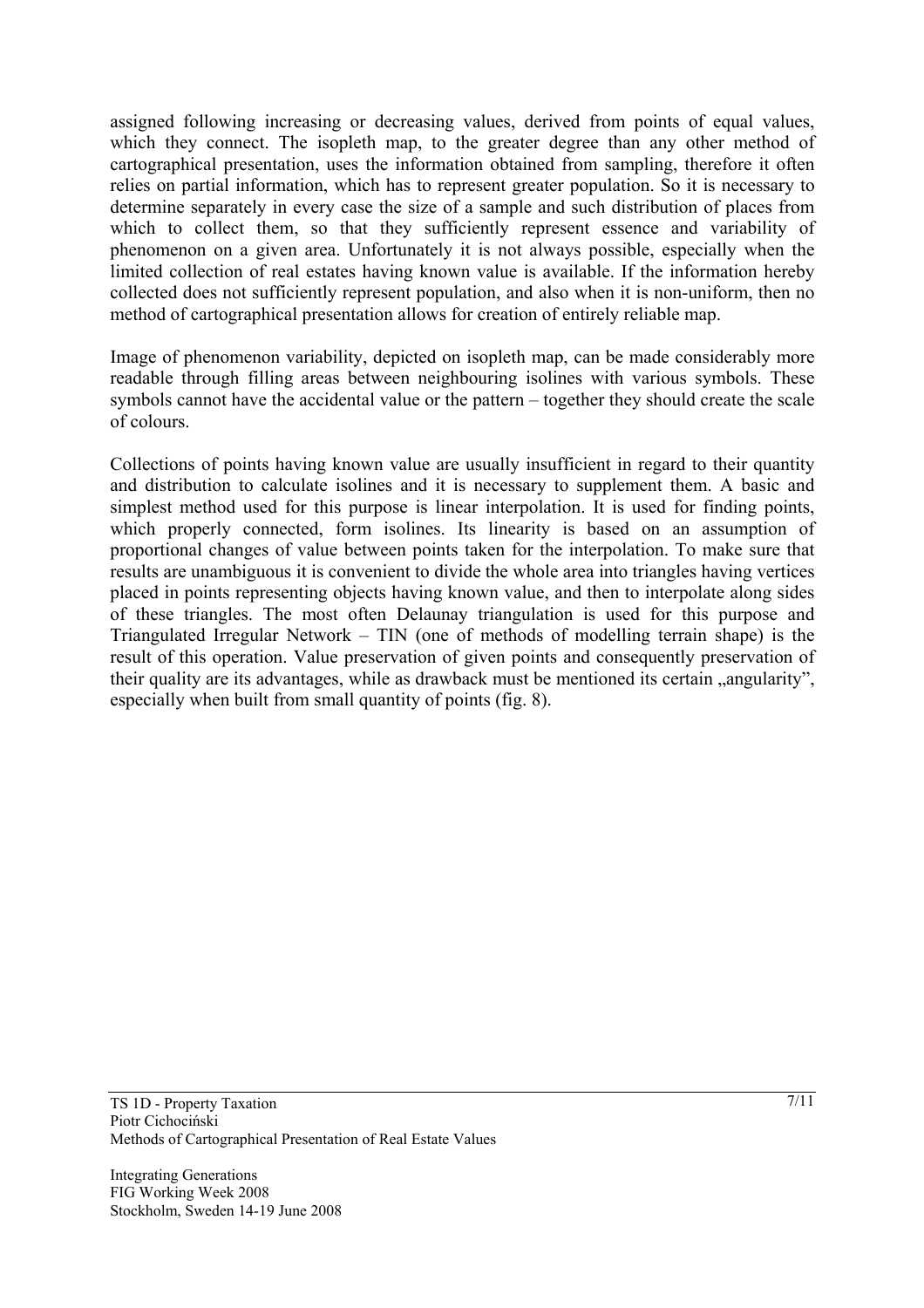

**Fig. 8. Isopleth map – linear interpolation on a basis of Triangulated Irregular Network (TIN).** 

To obtain more smooth image of variability of real estate values one of the two other methods of interpolation can be used: the topographical surface and kriging. First of these methods is specifically designed for the creation of hydrologically correct Digital Elevation Model (DEM). It employs the spline technique. Using knowledge about topographical surfaces, it imposes constraints on the interpolation process that result in a connected drainage structure and correct representation of ridges and streams (ESRI 2004). Example presented in the figure 9 shows the possibility of using this method for a property market as well.

Methods intended usually for presentation of the ground shape, such as the method of topographical surface, preserve values in points of known values, consequently allowing to catch local anomalies, while the kriging method creates surface not so much smooth, but rather averaging possible variations (fig. 10). This is a technique of calculating simple moving average (Namysłowska-Wilczyńska 2006), applied for local estimation, using only data located near the place of estimation. Weights (called kriging coefficients) are assigned to them, changing along with spatial changes of variable being subject to estimation in such way, that root mean square estimation error (called kriging variance) is minimized. This method is used mostly in the mining industry for estimating wealth of deposits and in protection of the environment for calculating the content of pollutants between locations in which samples are collected (Namysłowska-Wilczyńska, PTIP). Dependence of distribution of certain values on their location is an assumption which stands at roots of its usage. The same can be said about values of real estates, which are only partially related to their descriptive characteristics. They also depend on location, which encompasses neighbourhood, shape of terrain, utility infrastructure, accessibility of communication, etc. (Cichociński, Parzych 2006). This is why wider than only presentational usage of this method for the property market can be anticipated. This will be the subject of author's further research.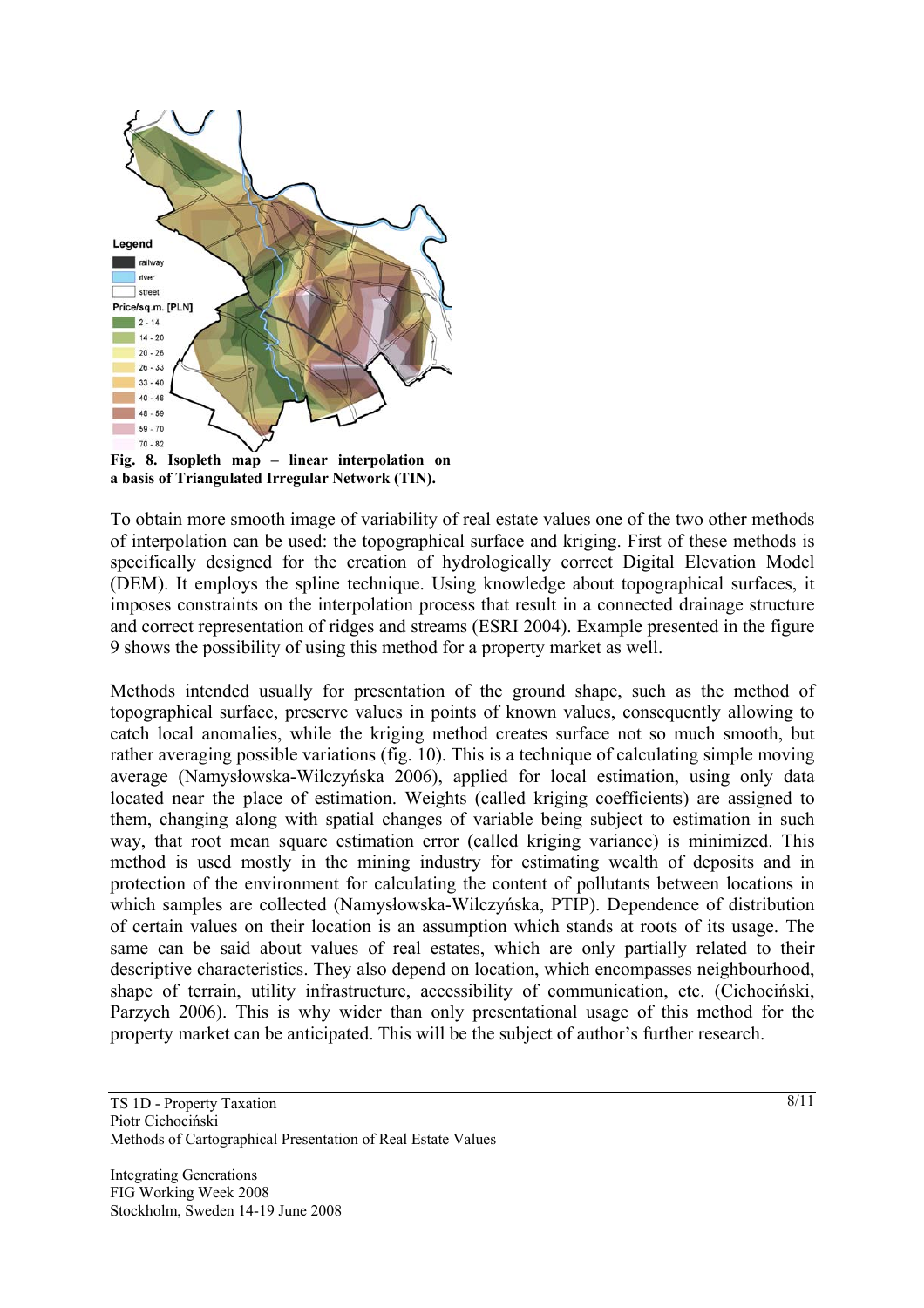



**Fig. 9. Isopleth map – interpolation using the method of topographical surface.** 

**Fig. 10. Isopleth map – interpolation using the kriging method.** 

#### **5. CONCLUSION**

Knowledge of distribution of prices and values of real estates is one of basic factors making possible undertaking correct spatial decisions. Examples presented in this paper showed that many methods of the cartographical presentation exist, which can be used for representing distribution of values of real estates. This is however only starting point for further analyses which can also be supported by cartographical tools. The information on location of other objects and phenomena, such as highway network, buildings or zones of local spatial development plan, presented in form of map, will surely allow for explanation of certain characteristics of real estate values distribution.

It appears however that not all mentioned in the paper methods satisfy the basic criterion of image readability, simultaneously providing exact mapping of objects characteristics. In the first group of symbol maps, the greatest doubt raises about symbols of variable size. To properly present phenomenon variability the range of symbol sizes should be large enough. Consequently, to keep the visibility of smallest symbols, greatest symbols must be pretty large, which of course negatively bears on image readability. This can also incorrectly suggest the greater range of these phenomena. This method however will be indispensable in cases, when the output device has not at its disposal the full scale of colours. A general drawback of symbol map is presentation of point features only, which however becomes an advantage, when exact distribution of values between given points is not known. It assures the precise mapping of the reality, and throws all generalizations on recipient and his experience.

The rest of methods base either on assumption of the extrapolation of known values on certain area and their averaging (choropleth map), or on assumption of smooth variability of phenomenon between locations of known values. However, on the basis of relatively small data set collected in the register of prices and values of real estates it is hard either to confirm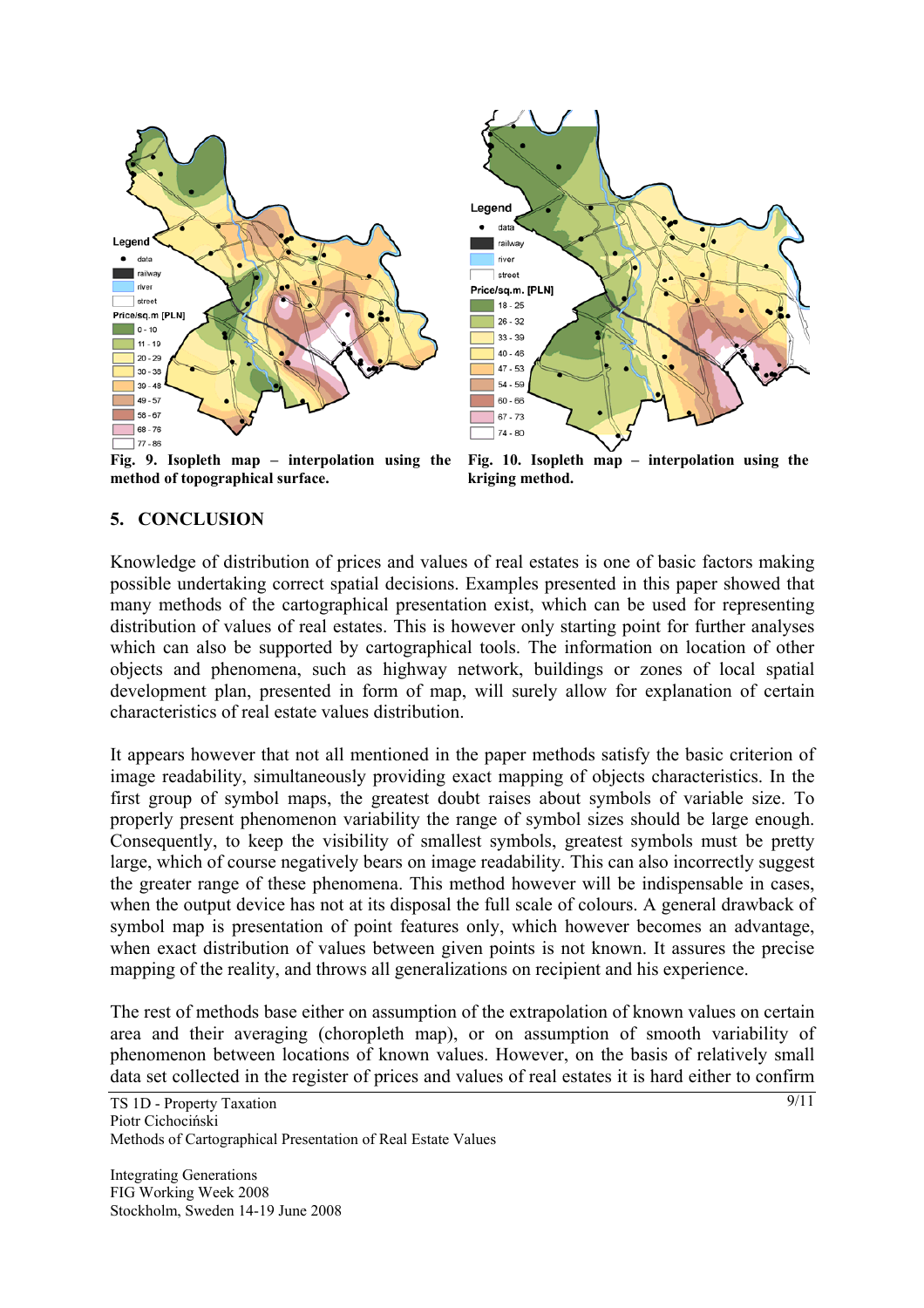or to reject these assumptions. Further research on this area will probably allow to discover certain general rules of this variability, but proper completion of this task will require additional data, unavailable yet.

#### **REFERENCES**

Baranowski M., 2006. Metody geowizualizacji. (Methods of geovisualization). Roczniki Geomatyki 2006, tom IV, zeszyt 2. Polskie Towarzystwo Informacji Przestrzennej, Warszawa.

Cichociński P., Parzych P., 2005. Zastosowanie baz danych Systemów Informacji Geograficznej do wyceny nieruchomości. (Application of Geographic Information System databases for real estate valuation). IV Krajowa Konferencja Naukowa "Infobazy 2005 – Bazy danych dla nauki". Gdańsk, 25-27 września 2005 r.

Cichociński P., Parzych P., 2006. System informacji geograficznej jako niezbędny element powszechnej taksacji nieruchomości. (Geographic Information System as a necessary element of real estate mass appraisal). Geodezja, tom 12, zeszyt 2/1. Uczelniane Wydawnictwa Naukowo-Dydaktyczne AGH, Kraków.

ESRI, 2004. ArcGIS Desktop Help. Environmental Systems Research Institute, Redlands.

Namysłowska-Wilczyńska B., Rusak K., 2005. Zastosowanie geostatystyki I GIS do analizy wpływu czynników naturalnych I antropogenicznych na koncentrację metali ciężkich w glebach rejonu olkuskiego. (Application of geostatistics and GIS to analysis of influence of natural and anthropogenic factors on heavy metals concentration in soils of Olkusz region). Roczniki Geomatyki 2005, tom III, zeszyt 2. Polskie Towarzystwo Informacji Przestrzennej, Warszawa.

Namysłowska-Wilczyńska B., 2006. Geostatystyka. Teoria i zastosowania. (Geostatistics. Theory and applications). Oficyna Wydawnicza Politechniki Wrocławskiej, Wrocław.

Ratajski L, 1989. Metodyka kartografii społeczno-gospodarczej. (Methodology of socioeconomic cartography). PPWK, Warszawa-Wrocław.

Rozporządzenie Rady Ministrów z 29 czerwca 2005 r. w sprawie powszechnej taksacji nieruchomości. (Regulation of the Council of Ministers of 29 June 2005 concerning the real estate mass appraisal). Dziennik Ustaw 2005, nr 131, poz. 1092.